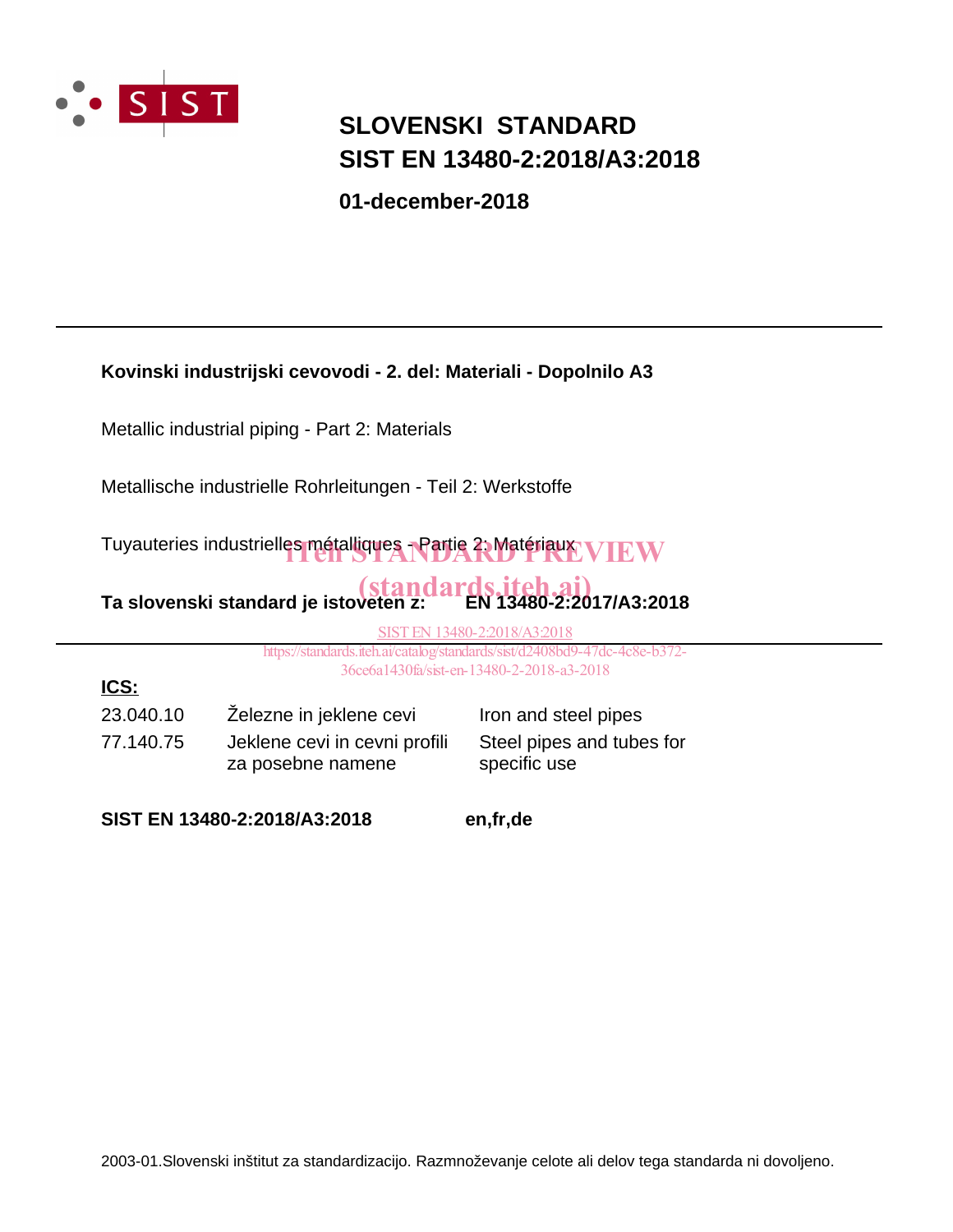## iTeh STANDARD PREVIEW (standards.iteh.ai)

SIST EN 13480-2:2018/A3:2018 https://standards.iteh.ai/catalog/standards/sist/d2408bd9-47dc-4c8e-b372- 36ce6a1430fa/sist-en-13480-2-2018-a3-2018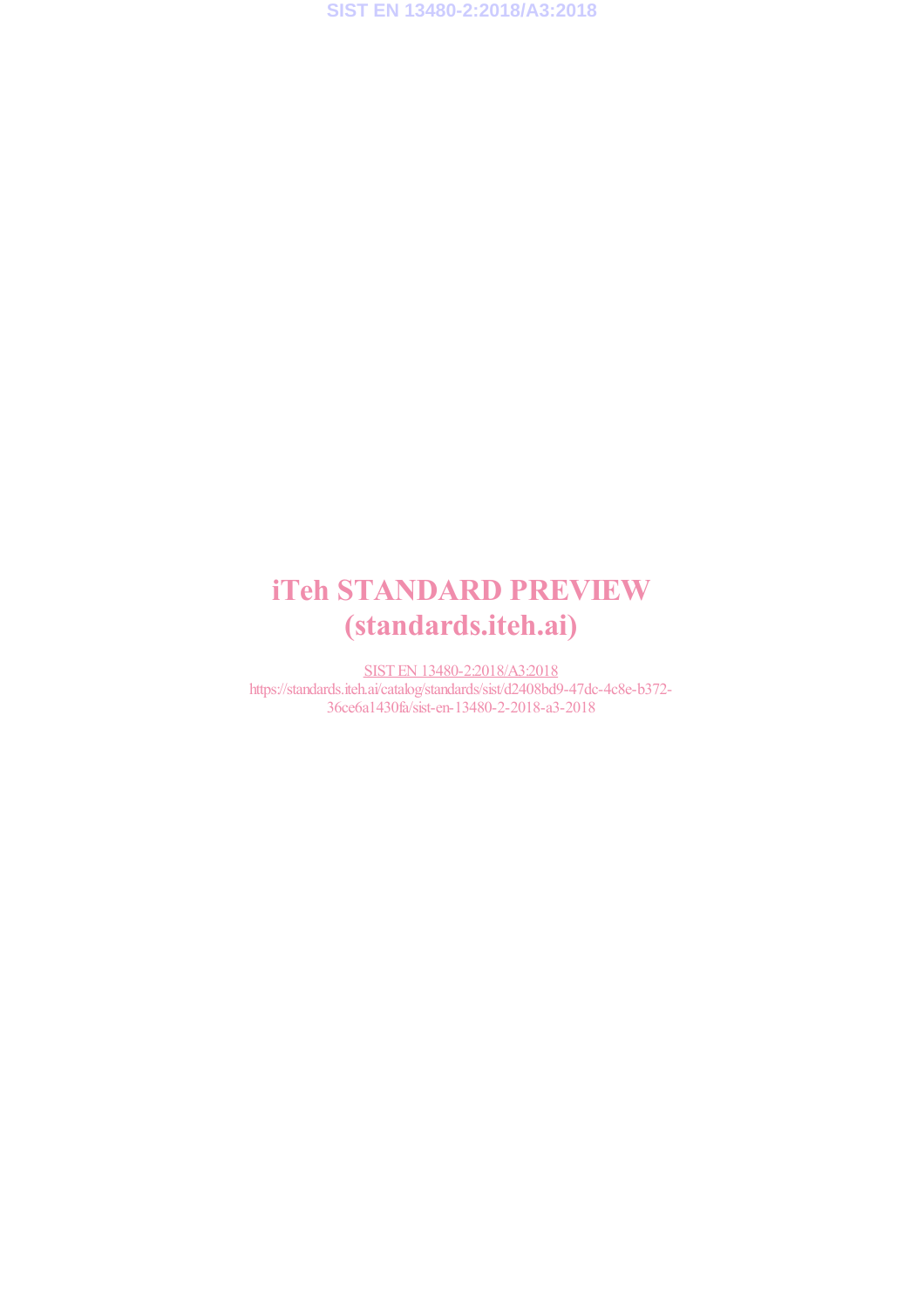# EUROPEAN STANDARD NORME EUROPÉENNE EUROPÄISCHE NORM

# **EN 13480-2:2017/A3**

October 2018

ICS 23.040.01

English Version

### Metallic industrial piping - Part 2: Materials

Tuyauteries industrielles métalliques - Partie 2 : Matériaux

 Metallische industrielle Rohrleitungen - Teil 2: Werkstoffe

This amendment A3 modifies the European Standard EN 13480-2:2017; it was approved by CEN on 4 June 2018.

CEN members are bound to comply with the CEN/CENELEC Internal Regulations which stipulate the conditions for inclusion of this amendment into the relevant national standard without any alteration. Up-to-date lists and bibliographical references concerning such national standards may be obtained on application to the CEN-CENELEC Management Centre or to any CEN member.

This amendment exists in three official versions (English, French, German). A version in any other language made by translation under the responsibility of a CEN member into its own language and notified to the CEN-CENELEC Management Centre has the same status as the official versions.

CEN members are the national standards bodies of Austria, Belgium, Bulgaria, Croatia, Cyprus, Czech Republic, Denmark, Estonia, Finland, Former Yugoslav Republic of Macedonia, France, Germany, Greece, Hungary, Iceland, Ireland, Italy, Latvia, Lithuania,<br>Luxembourg, Malta, Netherlands, Norway<del>,</del> Poland, Portugal, Romania, Serbia, Slovakia, Slovenia, Luxembourg, Malta, Netherlands, Norway, Poland, Portugal, Romania, Serbia, Slovakia, Slovenia, Spain, Sweden, Switzerland, Turkey and United Kingdom.

> SIST EN 13480-2:2018/A3:2018 https://standards.iteh.ai/catalog/standards/sist/d2408bd9-47dc-4c8e-b372- 36ce6a1430fa/sist-en-13480-2-2018-a3-2018



EUROPEAN COMMITTEE FOR STANDARDIZATION COMITÉ EUROPÉEN DE NORMALISATION EUROPÄISCHES KOMITEE FÜR NORMUNG

**CEN-CENELEC Management Centre: Rue de la Science 23, B-1040 Brussels** 

© 2018 CEN All rights of exploitation in any form and by any means reserved worldwide for CEN national Members.

Ref. No. EN 13480-2:2017/A3:2018 E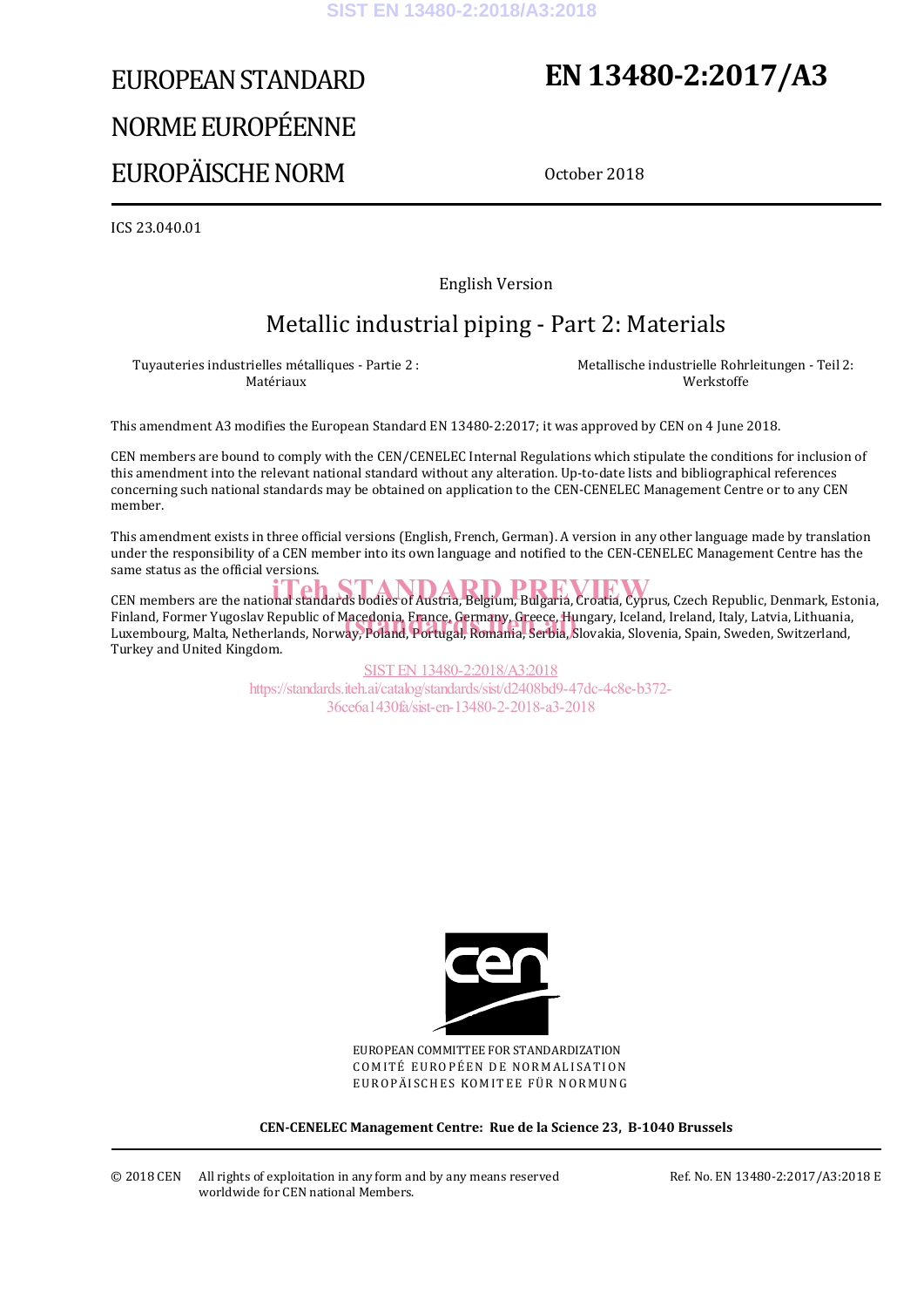#### **EN 13480-2:2017/A3:2018 (E)**

### **Contents** Page

## iTeh STANDARD PREVIEW (standards.iteh.ai)

SIST EN 13480-2:2018/A3:2018 https://standards.iteh.ai/catalog/standards/sist/d2408bd9-47dc-4c8e-b372- 36ce6a1430fa/sist-en-13480-2-2018-a3-2018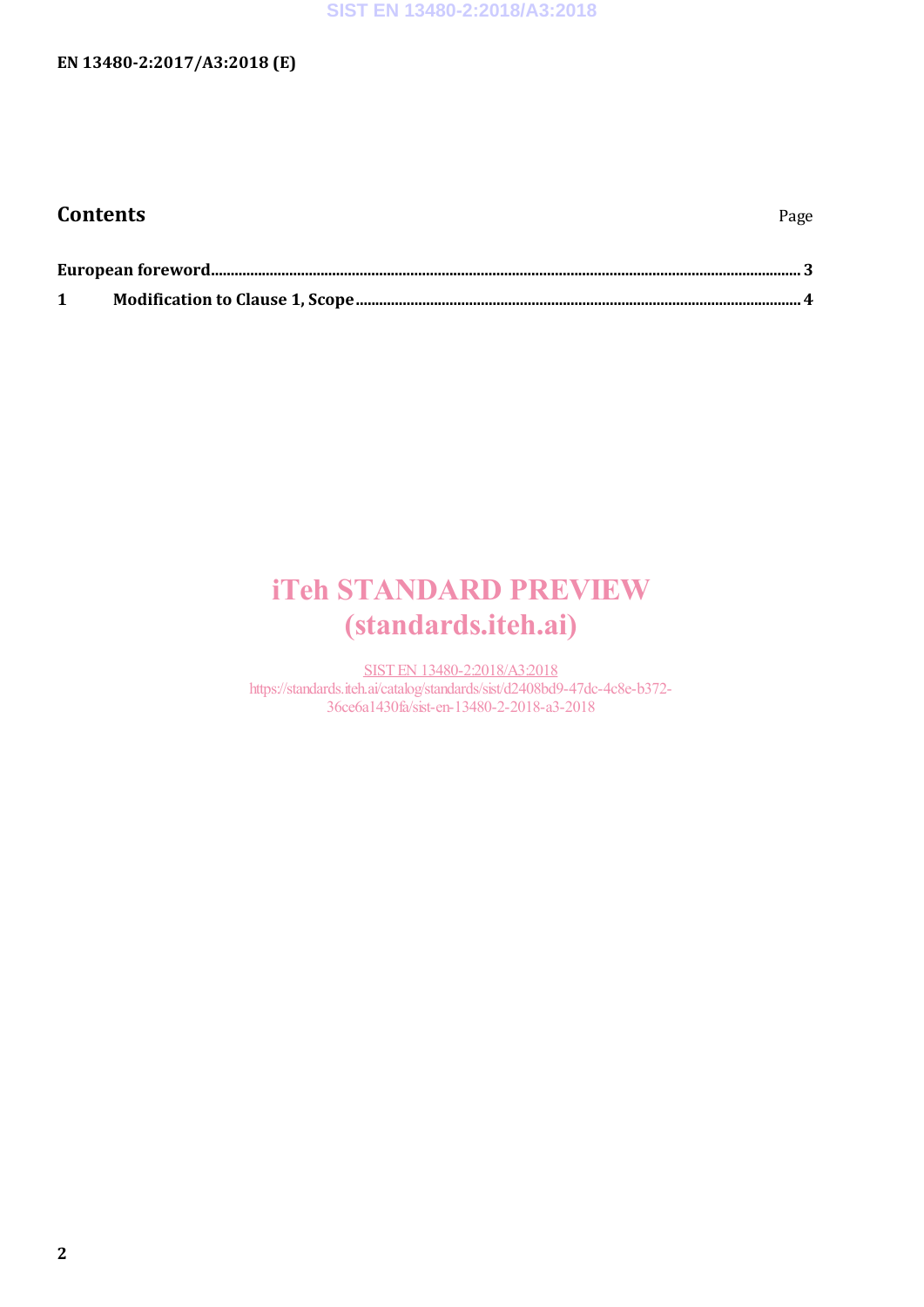### **European foreword**

This document (EN 13480-2:2017/A3:2018) has been prepared by Technical Committee CEN/TC 267 "Industrial piping and pipelines", the secretariat of which is held by AFNOR.

This European Standard shall be given the status of a national standard, either by publication of an identical text or by endorsement, at the latest by April 2019, and conflicting national standards shall be withdrawn at the latest by April 2019.

Attention is drawn to the possibility that some of the elements of this document may be the subject of patent rights. CEN shall not be held responsible for identifying any or all such patent rights.

This document has been prepared under a mandate given to CEN by the European Commission and the European Free Trade Association, and supports essential requirements of EU Directive(s).

For relationship with EU Directive(s), see informative Annex ZA, which is an integral part of EN 13480-2:2017.

This document includes the text of the amendment itself. The amended/corrected pages of EN 13480-2:2017 will be published as Issue 2 of the European Standard.

According to the CEN-CENELEC Internal Regulations, the national standards organisations of the following countries are bound to implement this European Standard: Austria, Belgium, Bulgaria, following countries are bound to implement this European Standard: Austria, Belgium, Bulgaria, Croatia, Cyprus, Czech Republic, Denmark, Estonia, Finland, Former Yugoslav Republic of Macedonia, Express, Campana, France, Germany, Greece, Hungary, Iceland, Ireland, Italy, Latvia, Lithuania, Luxembourg, Malta, Netherlands, Norway, Poland, Portugal, Romania, <u>Serbia, Slova</u>kia, Slovenia, Spain, Sweden, Switzerland,<br>— Turkey and the United Kingdom.iteh.ai/catalog/standards/sist/d2408bd9-47dc-4c8e-b372-

36ce6a1430fa/sist-en-13480-2-2018-a3-2018